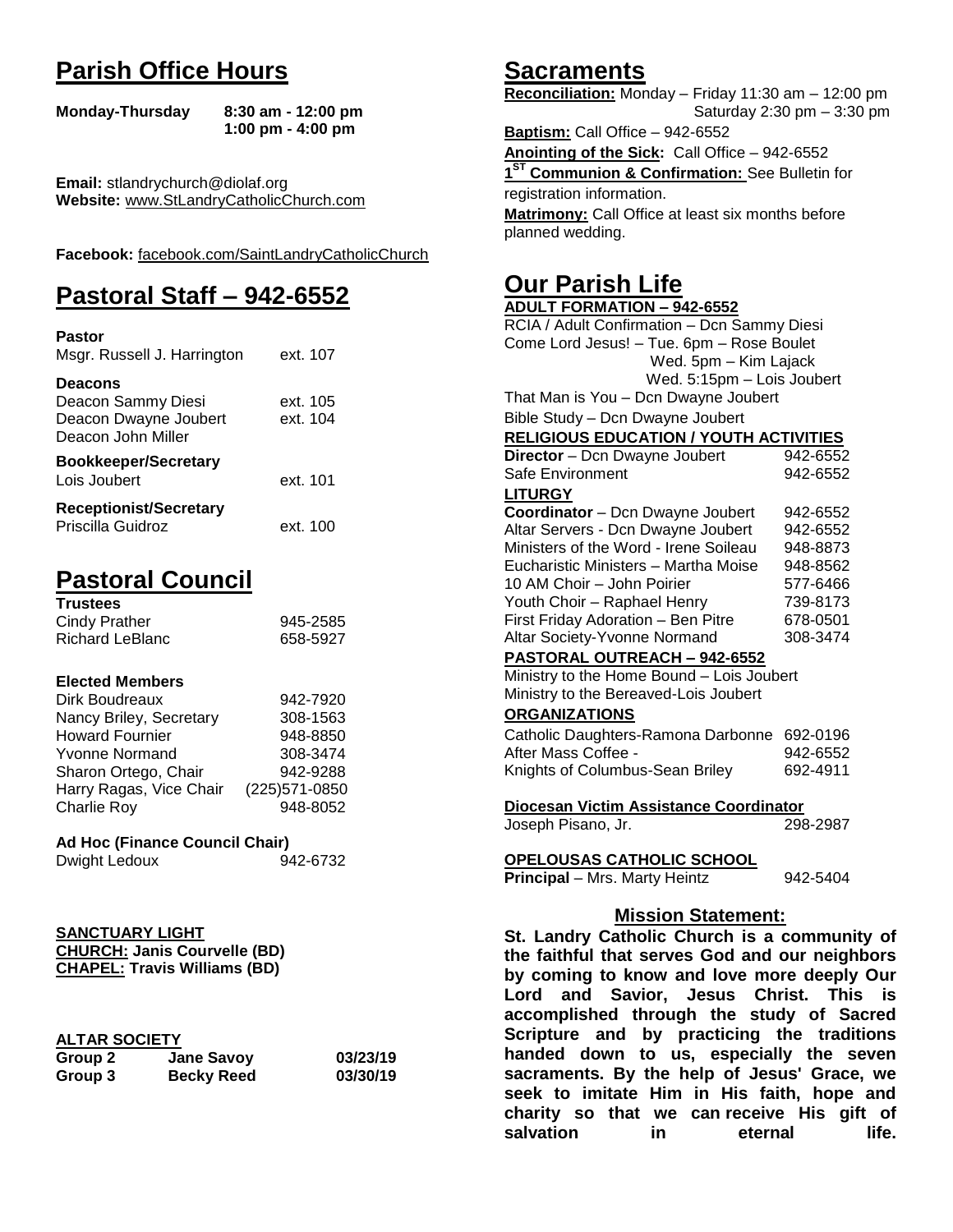## **Volume 68, No. 11 – The Eighth Sunday in Ordinary Time – March 17, 2019**

#### **St. Landry Church Lent Activity Schedule**

**Weekday Mass Schedule** Ash Wednesday – 12:05pm & 5:30pm Monday – Friday at 12:05pm; Saturday 8am (IN CHURCH) **Confession Schedule** Monday – Friday from 11:30am to 12pm Saturdays from 2:30pm to 3:30pm Wednesday of Holy Week - 5:30pm – 8pm **Stations of the Cross** Mondays @ 11:00am Fridays @ 5:15pm in the Church - Followed by soup and bread supper in Valentin Hall ----------------------------------------------------------------------

#### **Lenten Mission**

Presented by Father Brent Smith Mission: March  $25^{th}$  &  $26^{th}$ Mass at 5:30pm; Mission begins at 6pm **Weekly in Valentin Hall** Mondays @ 10am– Bible Study Tuesdays @ 6pm – "Come, Lord Jesus!" Wednesdays @ 6am – "That Man is You!"

Wednesdays @ 5pm & 5:15pm – "Come Lord Jesus!"

## ------------------------------------------------------------------------------------------------------------------- **Holy Week**

**Palm Sunday** Regular Sunday Mass Schedule O.C. Senior Passion Play – 7pm Sunday & 9am Monday **Wednesday** Confessions – 5:30pm – 8pm – Last opportunity before Easter **Holy Thursday** Mass of the Lord's Supper – 7pm (Rehearsal 5:30pm) Eucharistic Procession & Adoration - Immediately Following Mass until 10pm in Valentin Hall **Good Friday** Stations of the Cross for Children – 10am (Followed by Cheese Pizza Luncheon) Passion of the Lord – 3pm (Rehearsal 1:30pm) **Holy Saturday** Easter Egg Hunt – 10am Easter Vigil – 8pm (Rehearsal 11am) **Easter Sunday Masses** – 8am, 10am & 5pm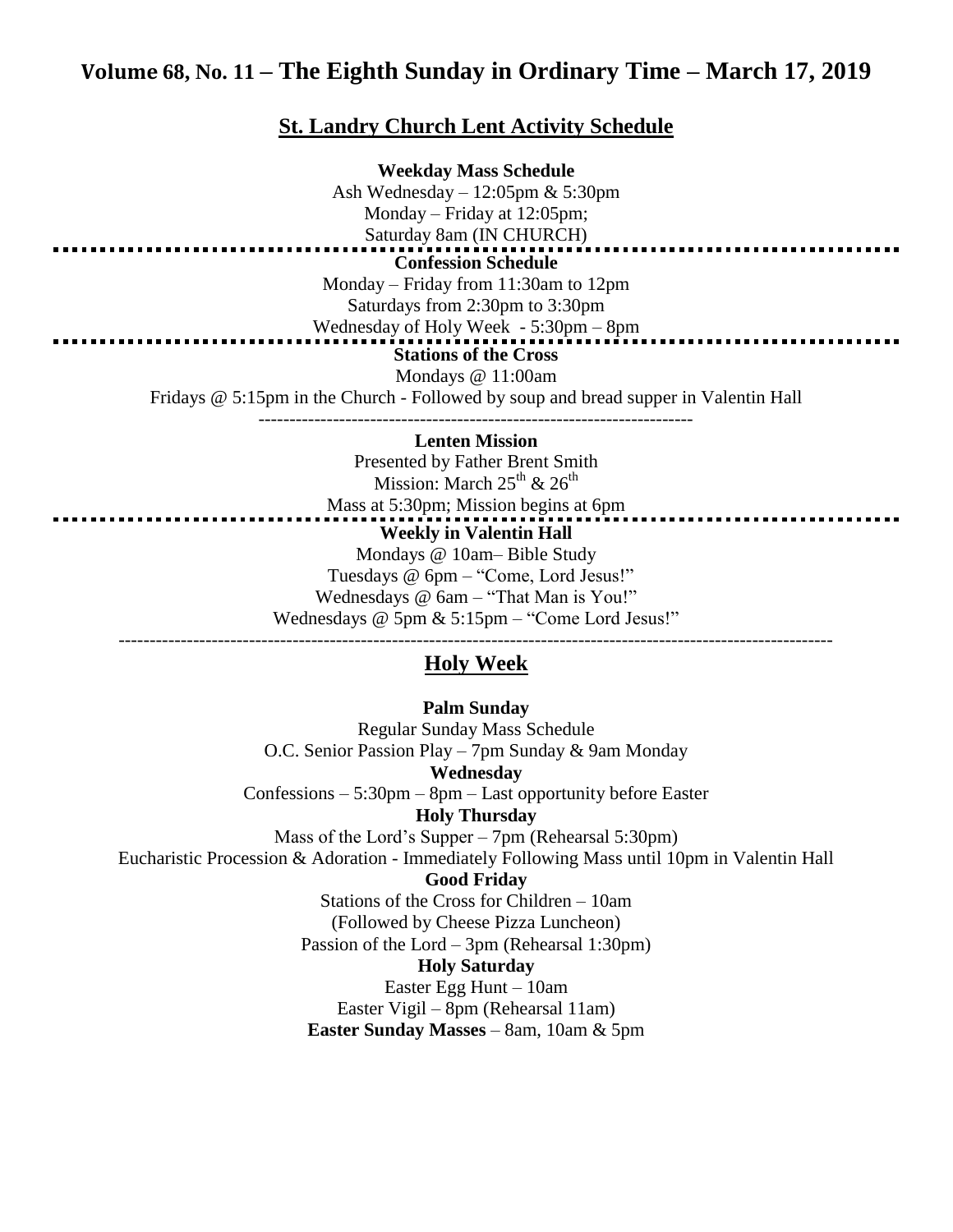## **POPE FRANCIS' INTENTIONS –**

**March - Recognition of the Right of Christian Communities -** That Christian communities, especially those who are persecuted, feel that they are close to Christ and have their rights respected.

#### **OFFERTORY COLLECTIONS – March 10, 2019**

| <b>REGULAR</b>                 | \$7777.73 |
|--------------------------------|-----------|
| <b>GOAL</b>                    | \$9000.00 |
| Maintenance & Repair Fund      | \$577.00  |
| Maintenance Endowment          | \$400.00  |
| Poor / Needy                   | \$234.00  |
| <b>BSA</b>                     | \$1289.90 |
| <b>OCS Foundation</b>          | \$40.00   |
| <b>Ash Wednesday (ICONS)</b>   | \$2725.02 |
| Thank You for Your Generosity! |           |

**Second Collection**

**03/10/19 –** Bishop's Services Appeal **03/17/19** – Churches in Eastern Europe & Africa

#### **REMINDERS FOR THE WEEK**

| <u>Sun. – 03/10</u> |                    |                              |
|---------------------|--------------------|------------------------------|
|                     | 3:30pm             | <b>Confirmation Class</b>    |
| Mon. - 03/11        |                    |                              |
|                     | 10:00am            | <b>Bible Study</b>           |
|                     | 11:00am            | Marian Stations of the Cross |
|                     | 5:45 <sub>pm</sub> | Rosary @ Lafleur Monument    |
| Tue. - 03/12        |                    |                              |
|                     | 6:00pm             | Come, Lord Jesus!            |
| Wed. - 03/11        |                    |                              |
|                     | 6:00am             | TMIY                         |
|                     | 9:10am             | <b>OCS Mass</b>              |
|                     | 5:00pm             | Come, Lord Jesus!            |
|                     | 5:15 <sub>pm</sub> | Come, Lord Jesus!            |
| Thu. - 03/12        |                    |                              |

**Fri. - 03/13 – Office Closed**

**5:15pm** Stations of the Cross

**Sat. - 03/14 8:00am** Mass in **Church**

## **ARE YOU A REGISTERED PARISHIONER?**

**Please don't take for granted that you are registered in the parish just because you attend Mass here. Census Forms are available at the back of church or by calling or coming by the office during business hours.**

### **READINGS FOR FAITH SHARING The Second Sunday in Lent**

**Gen 15:5-12, 17-18** In a holy covenant, God promises Abram a homeland.

**Psalm 27** "The Lord is my light and my salvation."

**Phil 3:17-4:1** Christ will change our lowly body to conform with his glorified body.

**Luke 9:28b-36** His face changed in appearance and his clothes became dazzling white.

Today we hear two dramatic encounters with God. In the dark of night, God leads Abraham into a covenant, promising that Abraham's descendants will be as numerous as the stars of the sky and live in what will appropriately be called the Promised Land. In the Gospel, God speaks to Peter, John, and James through the shadow of a cloud. Saint Paul, who had a dramatic encounter of his own with God, assures the Philippians—and us—that we will share in Christ's glory in heaven.

#### **PRAY FOR OUR SEMINARIANS**

| -Cade LeBlanc    | St. Thomas More, Eunice   |
|------------------|---------------------------|
| -Matthew Pitre   | St. Thomas More, Eunice   |
| -Michael Vidrine | St. John, Melville        |
| -Trey Fontenot   | Sacred Heart of Jesus, VP |

Father, in your plan for our salvation you provide shepherds for your people. Fill your Church with the spirit of courage and love. AMEN.

#### **PRAY FOR A PRIEST EACH DAY**

| <b>Sunday, 03/17</b> | Fr. Jared Suire, VE     |
|----------------------|-------------------------|
| <b>Monday, 03/18</b> | Fr. Brian Taylor        |
| Tuesday, 03/19       | Fr. Joseph Tetlow, SJ   |
| Wednesday, 03/20     | Fr. Mark Thibodeaux, SJ |
| Thursday, 03/21      | <b>Fr. Jude Thierry</b> |
| <b>Friday, 03/22</b> | Fr. Nicky Trahan        |
| Saturday, 03/23      | Fr. Clint Trahan        |

Eternal Father, we lift up to You, these and all the priests of the world. Sanctify them. Heal and guide them. Mold them into the likeness of Your Son Jesus, the Eternal High Priest. May their lives be pleasing to You. In Jesus' name we pray. AMEN

#### **AFTER MASS SOCIALS**

**Each Sunday, following the 8am and 10am Masses we gather in the South Sacristy of the church for coffee & donuts and FELLOWSHIP! Everyone is welcome! Please use the outside entrance near the southeast corner of the church. Please do not enter through the sanctuary.**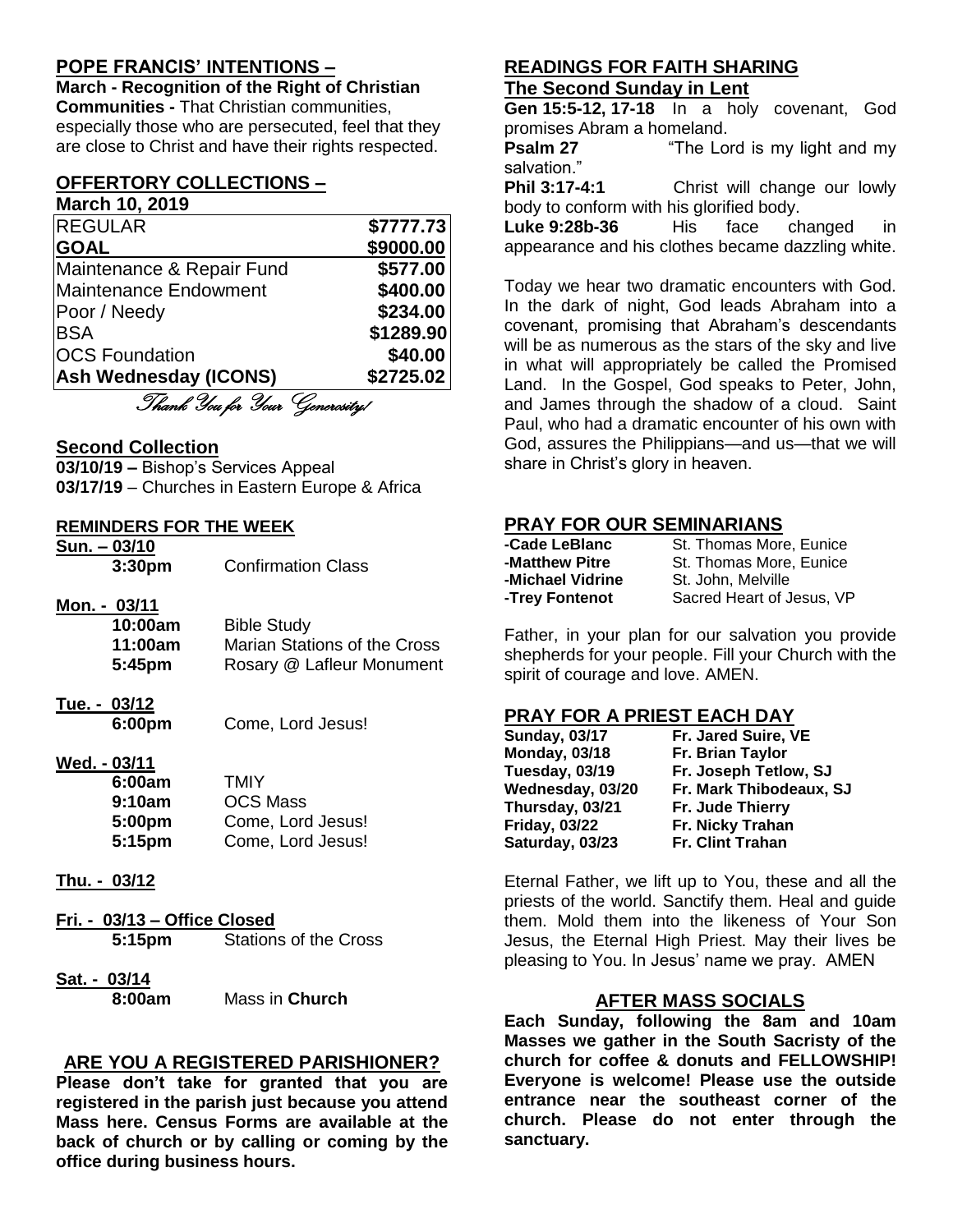## **MASS INTENTIONS**

# Saturday, March 16<br>4:00pm Barbara B

Barbara Burleigh Thibodeaux; Billie, Derbes & Hilda Soileau; Leroy Huguet; The family of Wm. & Dorothy Hatch; Wayne, Jeanette & Jonathan Lalonde; Patrick Murray Labbe; Nita & J. Y. Bordelon Sr.; Carolyn M. Bertrand; Norris Leger, Toby & Winnie Lalonde & Family; Mercedes A. & Scott A. Henry; Leonce Lalonde Jr.; Amanda Fournier (BD); Philip Frilot; Come, Lord Jesus Groups; The Sick & Dying; Robert (Bob) Chachere; Anna Lois Joubert; J.C., Bernice, Cyril James Diesi II & Peyton Cornette; M/M Francis Earl Patin; Madelyn McKinney; Murphy Allen Lanclos, Sr.; Fields & Voitier Families; Janette Sylvester; Gerald (BD) Roy & Family

#### **Sunday, March 17**

**08:00am** Bernel, Arthur & Eva Fontenot; Velta Dupre Bajat; Lawrence & Beatrice Sylvester Family; Youle, Therese & John Ray Fontenot and Martin J. St. Amand; Jules, Edna & Marilyn DeCuir Gaspard; Judy (BD) & Robin Family; M/M John, John Jr., Jacob & Michael FaKouri; Debbie Fay (BD**)**

**10:00am** Darryl & Sarah Wagley (WA); Nita & J. Y. Bordelon Sr.; M/M Emillian Bodin & Joyce Lagrange; Harriet H. Doucet; Richard Bordelon; M/M Lee Martin, Jon Martin & Loray Martin Bertrand & Rita Darby; Hushel Bordelon; Malcolm "Slick" & Margaret Martin; Special Intention; Guise Tran H; Joyce & Baby Ortego; Lawrence Kelly & Darius & Zetta Deville; The Sick & Dying; John Miller, Jr.; M/M Ezra Martin & Denise Hull; Irl White & Hazel White Hollier; Daniel & Louise LaGrange; Lee & Beverly Faul & Mark Capone; Gloria Soileau Cortez

**5:00pm** St. Landry Church Parishioners **Monday, March 18**

**12:05pm** Nita & J. Y. Bordelon Sr.; The Sick & Dying; Harriet H. Doucet; George "Coco" Joseph LaTour, Jr.; Special Intention

#### **Tuesday, March 19**

**12:05pm** Nita & J. Y. Bordelon Sr.; Louis Fay; Roy & Justine L. Elder Family; Harriet H. Doucet; Page & Liz (BD) Puckett;Wilma Guillory; The Sick & Dying

#### **Wednesday, March 20**

**12:05pm** Nita & J. Y. Bordelon Sr.; Dallas Barron, Jr. (DA); George "Coco" Joseph LaTour, Jr.; Harriet H. Doucet; The Sick & Dying

#### **Thursday, March 21**

**12:05pm** Harriet H. Doucet; Nita & J. Y. Bordelon Sr.; The Sick & Dying; Marise F. Tate (DA)

#### **Friday, March 22**

**12:05pm** Nita & J. Y. Bordelon Sr.; Louis Fay; Harriet H. Doucet; The Sick & Dying; Father James Brady (BD); Janis Courvelle (BD)

#### **Saturday, March 23**

**08:00am** Special Intention; Janis Courvelle (BD); Charles Lognion (BD); Harriet H. Doucet

## **PRAYER INTENTIONS**

Dannie Ardoin, Brenda & Dennys Baird, Camden Barnard, Victoria Barron, Addi Baquet, Eric Baquet, Mona Bernard, Rada Bono, Derek Bourque, Connie Benoit, James Buford Bergeron, Paula Bienvenu, Robert Bienvenu, Marty Billeaudeau, Randy Bordelon, Ricky Bordelon, Alexandra Boudreaux, Mildred D. Boudreaux, Joan Brady, Judy Smith Briscoe, Eden Broussard, Pat Burleigh, Nico Campbell, Ronnie Collette, Liz Constantino, Betty Cormier, Leroy Darbonne, Glenda G. Darbonne, Francis "Flossie" David, Donald Dean, Angie Dejean, Rose DeKerlegand Barbara Dopson, Lee Dubuc, Wanda Dupre, Glyn Durio, Brandon Fuselier, Glenda Gaudet, Albert Going, Robert Going,Jr., Sarah Groth, Rita Guidroz, Amelia Guillory, Gabrielle Hanson & Family, Norma Hargroder, Jeanette Harville, Carol Hebert, Eva Herbert, Corrace Hollier, Rosalie Jackson, Bryan Fontenot, Linda L. Fontenot, Merci Janise, Jo Ann Jones, Leon Khan, Virgie Lanclos, Lisa Leblanc, Jenny Ledoux, Ronald Leger, Paul Leleux, Cassandra Marceaux, Malcolm Marcus, Kathy Martin, Heather E. Matt, Sidney Matt, Barbara Micheal, Marguerite Miller, Ed Moise, Taylor Morales, Glenda Moreau, Julia Ortego, Gene Paillet, Mary Paillet, Elliot Pavlovich, Keith Pavlovich, Glenda Pitre, Michelle Poulet, Butch Richard, Gerald Roy, The Keith Richard Family, Geneva Scallon, Pap Roy, Clara Smith, Elaine Soileau, Ronald Speyrer. Andrew Stelly, Audrey Stelly, Lonnie St. Cyr, Becky Sylvester, Richard Tatman, Ervin Thibodeaux, Margaret Thibodeaux, Claire R. Venable, Brett Walker, Augustine Wilson, Brad Woodel, Evelyn Wyble, Caleb Zachary

**(It is diocesan policy that we must have permission from any individual that is to be placed on the list of intentions prior to their name being listed.)**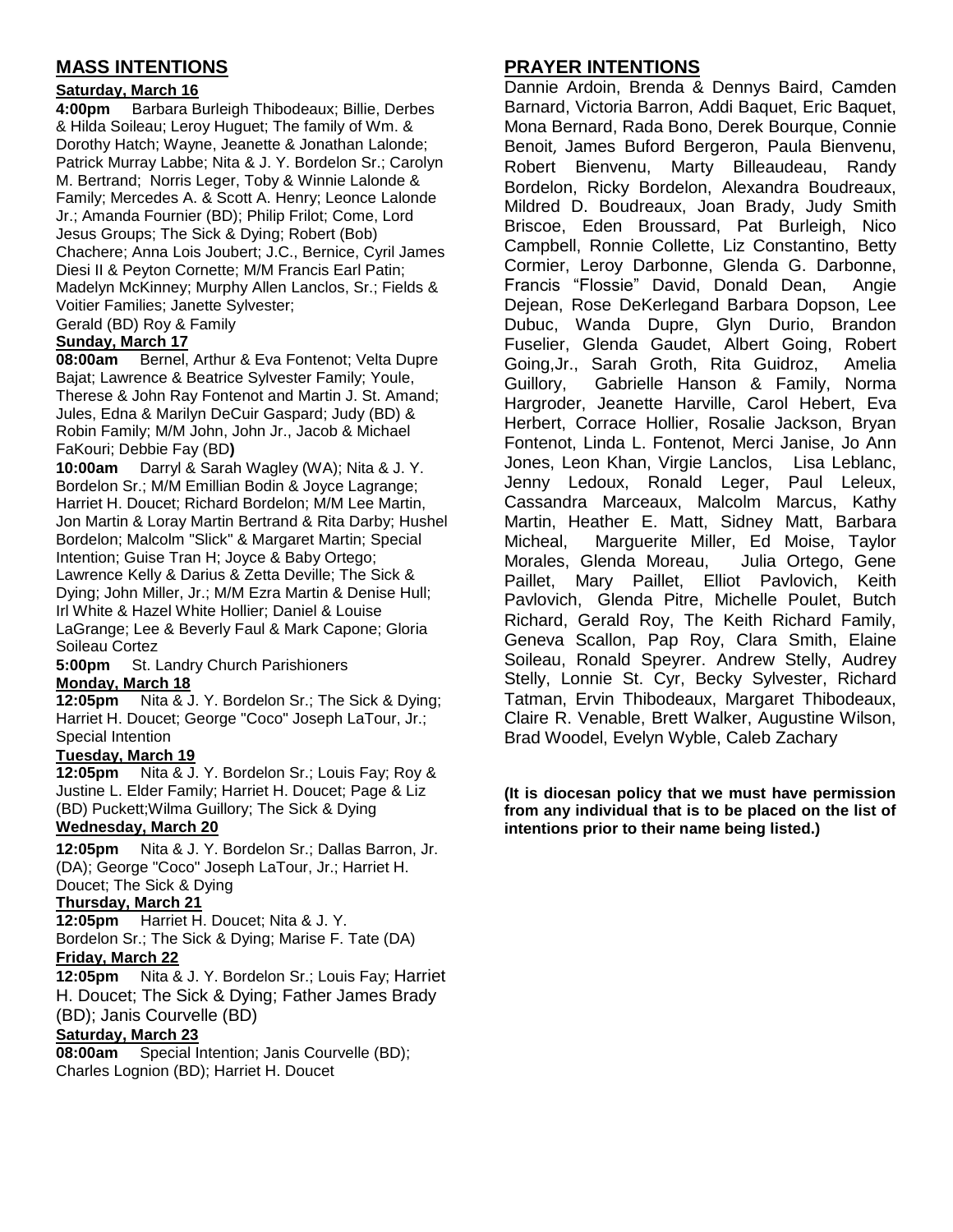## **St. Landry's NEW MAUSOLEUM**

**When the time comes, where will I be buried? Have I made plans for that? How will my loved ones know my wishes? These are questions that we will all have to answer one day. What would you do if something happened in your family tomorrow? We don't like to think about those things and much less discuss the subject, but death is inevitable. Getting your burial space ahead of time is good family planning and makes good practical sense, especially now that our church is having a new mausoleum program in our historical cemetery.**

**If you buy now, you have choices. There are four different types of doubles, four different levels, also family units. There are different options for payment as well. If you wait until later to purchase, the options will be limited. The moment you sign up you are covered. Now you have the opportunity as husband and wife, and perhaps your entire family, to do your planning together in the privacy of your own home. Taking care of these plans now is a lot easier than to do so following a death.**

**Representatives from American Cemetery Consultants, are now available to meet with you at your home or at the church office to answer questions about the mausoleum and help you to choose the option that is right for you. The number of crypts selected before construction will determine the final size of the mausoleum. Spaces are reserved on a first come basis. Anyone wanting information should either mail in the postage paid reply card from the brochure that was mailed to your home or call 337-935-3570.**

## **ADULT CONFIRMATION**

**Bishop Douglas Deshotel is allowing Pastors to confer the Sacrament of Confirmation on Baptized Catholics who are at least 18 years of age during Mass on Pentecost Sunday. Candidates must meet all the requirements of the Sacrament: if married, be married in the church, attending Mass regularly, and must participate in two sessions of sacramental preparation. Anyone interested should contact the office and leave a message for Msgr. Harrington.** 

## **KNIGHTS of COLUMBUS**

**The Knights of Columbus, Council #1173 meets on the second Thursday of each month. Call Sean Briley (337) 692-4911 if you are interested in joining.** 

## **ALTAR SOCIETY**

**The Altar Society meets on the second Monday of every month at 5:15pm in Valentin Hall. We are always welcoming New Members to be a part of our mission to assist in beautifying our church for the sacred liturgies. Our next meeting will be on Monday, 04/08! For more information call Yvonne Normand @ 337-308- 3474 or Janis Courvelle @ 337-789-0971.** 

### **ALTAR SERVERS**

**We are always looking for more young people who desire to serve our Lord in this very important ministry! All Students who have made their 1st Holy Communion through HS are invited to become servers… Parents contact Deacon Joubert for more information.**

#### **LENTEN MISSION**

**Save the Date! Our Lenten Mission will be held on the evenings of March 25th & 26th. Mass will be celebrated at 5:30pm followed by the Mission Talk by Father Brent Smith from 6:00pm to 7:00pm. More information is coming soon!**

#### **STATIONS OF THE CROSS**

**Each Friday during Lent we will have the Stations of the Cross @ 5:15pm in church. The Sations will be followed by a simple (But Delicious!) soup and bread supper in the Valentin Hall dining room. Please join us!**

#### **MARIAN STATIONS OF THE CROSS**

**The Way of the Cross in the footsteps and through the eyes of the Blessed Mother will be prayed each Monday during Lent @ 11am.** 

#### **MUSIC MINISTRY**

**We are always looking for new voices to enhance our ministry of liturgical music! If you feel called to share your talents in this capacity, call one of our choir directors – JP Poirior (337) 577-6466 or Rafael Henry (337) 739-8173, or call the parish office and someone will get with you!**

#### **COME & SEE**

**Palm Sunday Weekend! April 12-14, 2019 - Men, 16 years & older, this weekend is about how to discern God's call for your life.** *No cost to you.*  **Transportation provided from Lafayette. To register, contact: Diocese of Lafayette Vocations Director, Fr. Patrick Broussard [vocations@diolaf.org](mailto:vocations@diolaf.org) or lafayettevocations.org**  *Reserve your spot today!*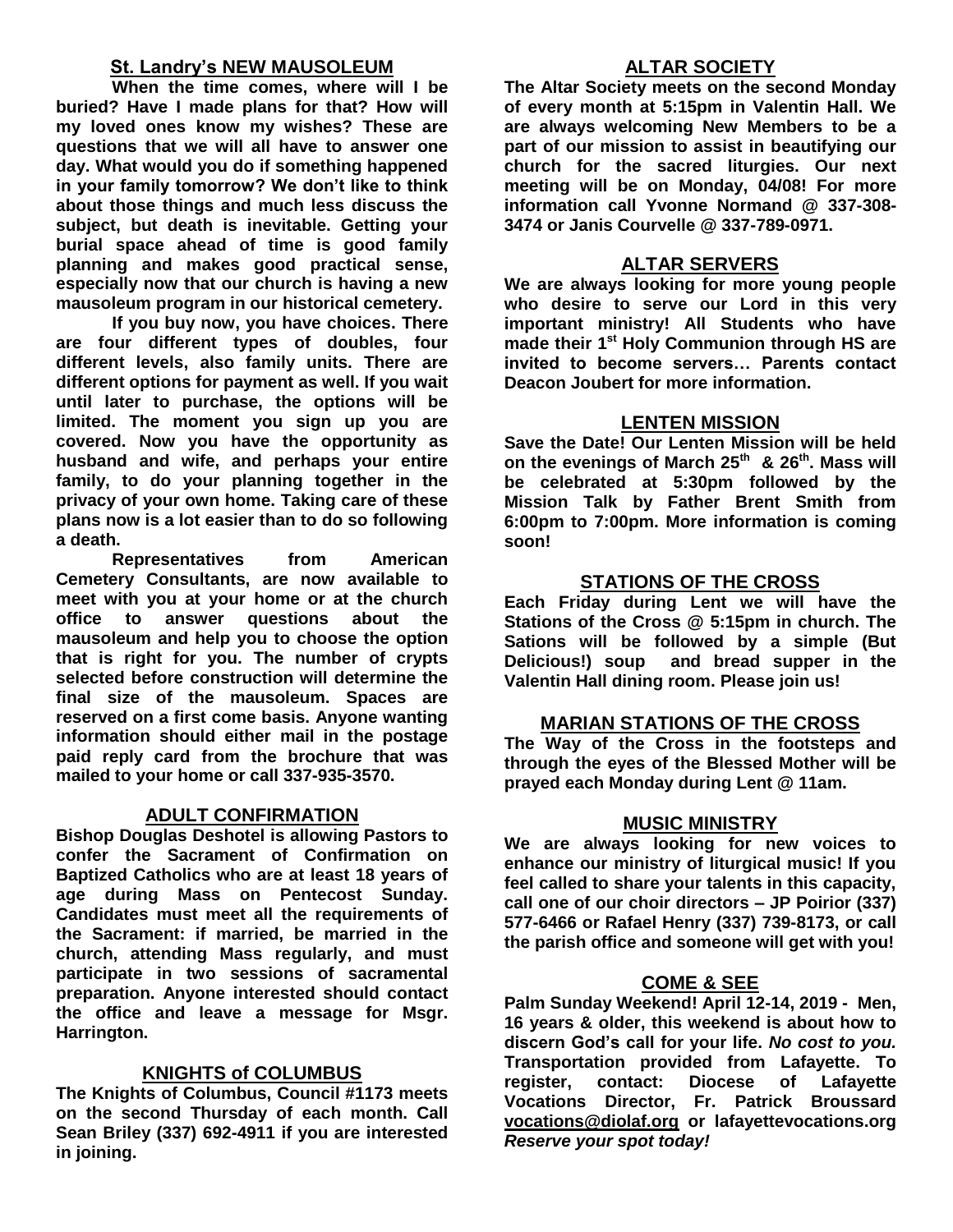## **EXTRA – ORDINARY MINISTERS**

#### **March 23/24**

**Saturday – 4:00pm Altar Servers:** Katie & Broty Stelly **Extra-ordinary Ministers of the Eucharist:**  Nelda & Carl Villery, Charlie Roy, Linda Palmer, Derek Faust

**Reader:** Charlie Roy

#### **Sunday – 8:00am**

**Altar Servers:** Leigh Labrie, Beau & Ethan Stelly **Extra-ordinary Minister of the Eucharist:** Lois Joubert, Debbie Fay, Gerry Vidrine **Reader:** Dwight & Christine Ledoux **10:00am**

**Altar Servers**: Noah & Rylee Labruyere, Mia Fuselier **Extra-Ordinary Ministers of the Eucharist:**

Paul Briley, Cynthia Guidry, Cindy Prather, Beverly Bernard

**Reader:** Nancy Briley

**5:00pm** 

**Altar Servers:** Mark & Myles Collins **Extra-ordinary Ministers of the Eucharist:** Glenn & Shawn LeBlanc, Carrol Lafleur, Jeanie Anding

**Reader:** Irene Soileau

### **OCS CORNER**

**You can do something very simple to help OCS! The school is listed with the Gulf Coast Bank's Community Rewards Program in March. Through March 29, you can register and vote for OCS in their online contest where the top 10 non-profit organizations can win thousands of dollars. On your first-time voting, you must enter your email address to have the access ID emailed to you. Once emailed, go to [www.gulfbank.com/vote](http://www.gulfbank.com/vote) to cast your vote DAILY for OCS! May God bless you for your efforts!**

**Anyone interested in more information about OCS can visit the school website [\(www.OCSvikings.com\)](http://www.ocsvikings.com/), check out the OCS Facebook page, or contact Admissions Director Joanne Briley at 337-942-5404 ext. 109. New student applications are still being accepted online.**